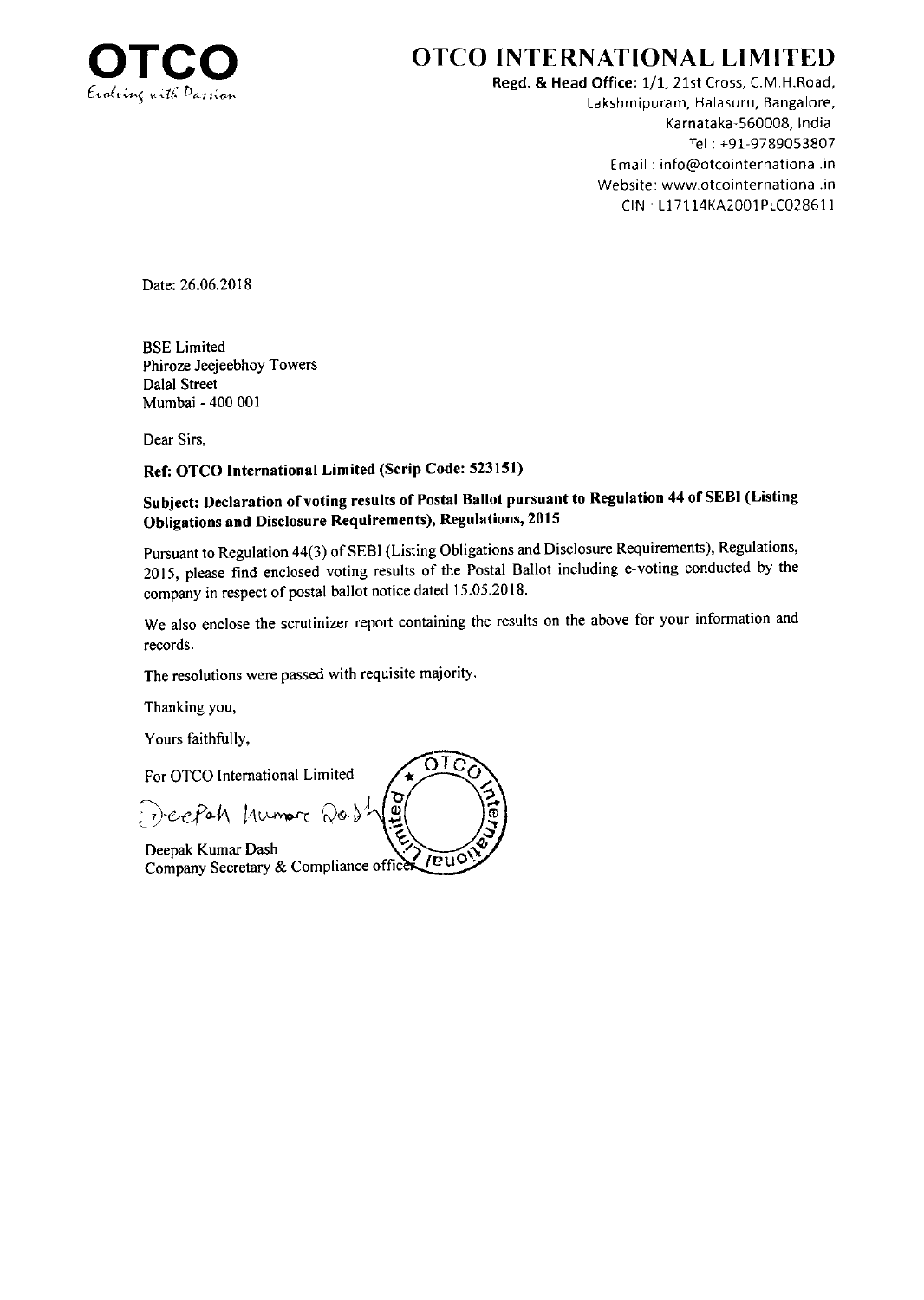

r

## OTCO INTERNATIONAL LIMITED

Regd. & Head Office: 1/1, 21st Cross, C.M.H.Road, Lakshmipuram, Halasuru, Bangalore, Karnataka-560008, India. Tel : +91-9789053807 Email : info@otcointernational.in Website: www.otcointernational.in clN 117114KA2001P1C02861 <sup>1</sup>

#### OTCO TNTERNATIONAL LIMITED - POSTAL BALLOT - VOTINC RESULTS [Disclosure as per Regulation 44 of the Securities and Exchange Board Of India (Listing Obligations and Disclosure Requirements) Regulations, 2015)]

|                                                                                   | Date of Postal Ballot:                                                                                          |               |         |                                |              |              |                                      |                                     |  |
|-----------------------------------------------------------------------------------|-----------------------------------------------------------------------------------------------------------------|---------------|---------|--------------------------------|--------------|--------------|--------------------------------------|-------------------------------------|--|
| (a) Date of Postal Ballot Notice:                                                 |                                                                                                                 |               |         |                                |              |              | Tuesday, 15th May, 2018              |                                     |  |
| (b) Date of Declaration of result passed through Postal Ballot including e-voting |                                                                                                                 |               |         |                                |              |              |                                      | Tuesday, 26th June, 2018            |  |
|                                                                                   | Total number of shareholders as on Cut Off date (i.e., 18.05.2018)                                              | 809           |         |                                |              |              |                                      |                                     |  |
|                                                                                   | No. of shareholders present in the meeting either in person or through proxy:                                   |               |         |                                |              |              |                                      |                                     |  |
|                                                                                   | Promoters and promoters group:                                                                                  |               |         |                                |              |              |                                      |                                     |  |
| Public:                                                                           |                                                                                                                 |               | N.A     |                                |              |              |                                      |                                     |  |
|                                                                                   | No. of Shareholders attended the meeting through Video Conferencing                                             |               |         |                                |              |              |                                      |                                     |  |
|                                                                                   | Promoters and promoters group :                                                                                 |               |         |                                |              |              |                                      |                                     |  |
| Public:                                                                           |                                                                                                                 |               |         |                                |              |              |                                      | N.A                                 |  |
|                                                                                   | No of Resolution passed through Postal Ballot                                                                   |               |         |                                |              |              |                                      | $\overline{2}$                      |  |
|                                                                                   |                                                                                                                 |               |         | <b>AGENDA WISE</b>             |              |              |                                      |                                     |  |
|                                                                                   |                                                                                                                 |               |         |                                |              |              |                                      |                                     |  |
|                                                                                   | Resolution 1 - Sub-division of Equity Shares from the face Value of Rs. 10/- Per share to face Value of Rs. 2/- |               |         |                                |              |              |                                      |                                     |  |
| Per share.                                                                        |                                                                                                                 |               |         |                                |              |              |                                      |                                     |  |
|                                                                                   | Resolution Required: (Ordinary / Special)                                                                       |               |         |                                |              |              |                                      | <b>Ordinary Resolution</b>          |  |
|                                                                                   | Whether promoter/ promoter group are interested in the agenda/ resolution?                                      |               |         |                                |              |              |                                      | No                                  |  |
|                                                                                   |                                                                                                                 |               |         | % of Votes                     |              |              |                                      |                                     |  |
|                                                                                   |                                                                                                                 |               |         | Polled on                      |              |              | % of votes in $\frac{1}{6}$ of votes |                                     |  |
|                                                                                   |                                                                                                                 | No. of        | No. of  | outstanding                    | No. of       | No. of       | favour on                            | against on                          |  |
|                                                                                   |                                                                                                                 | <b>Shares</b> | votes   | shares                         | Votes -      | Votes -      | votes polled                         | votes polled                        |  |
|                                                                                   |                                                                                                                 | held          | polled  | $(3)=[(2)/(1)]^{*1}$ in favour |              | against      |                                      | $(6)=[(4)/(2)]$ * $(7)=[(5)/(2)]$ * |  |
| Category                                                                          | Mode of voting                                                                                                  | (1)           | (2)     | 00                             | (4)          | (5)          | 100                                  | 100                                 |  |
|                                                                                   | E-voting                                                                                                        |               | 1894723 | 98.43                          | 1894723      | $\bf{0}$     | 100.00                               | 0.00                                |  |
| Promoter                                                                          | Poll                                                                                                            | 1924817       | 0       | 0.00                           | 0            | $\mathbf{0}$ | 0.00                                 | 0.00                                |  |
| and                                                                               | <b>Postal Ballot</b>                                                                                            |               |         |                                |              |              |                                      |                                     |  |
| Promoter                                                                          | (if Applicable)                                                                                                 |               | 30094   | 1.57                           | 30094        | 0            | 100.00                               | 0.00                                |  |
| Group                                                                             | Total                                                                                                           | 1924817       | 1924817 | 100.00                         | 1924817      | $\mathbf 0$  | 100.00                               | 0.00                                |  |
|                                                                                   | E-voting                                                                                                        |               | 0       | 0.00                           | 0            | $\bf{0}$     | 0.00                                 | 0.00                                |  |
|                                                                                   | Poll                                                                                                            | 0             | 0       | 0.00                           | $\mathbf{0}$ | 0            | 0.00                                 | 0.00                                |  |
| Public-                                                                           | <b>Postal Ballot</b>                                                                                            |               |         |                                |              |              |                                      |                                     |  |
| Institution                                                                       | (if Applicable)                                                                                                 |               | 0       | 0.00                           | 0            | 0            | 0.00                                 | 0.00                                |  |
| s                                                                                 | Total                                                                                                           | $\bf{0}$      | 0       | 0.00                           | $\mathbf 0$  | 0            | 0.00                                 | 0.00                                |  |

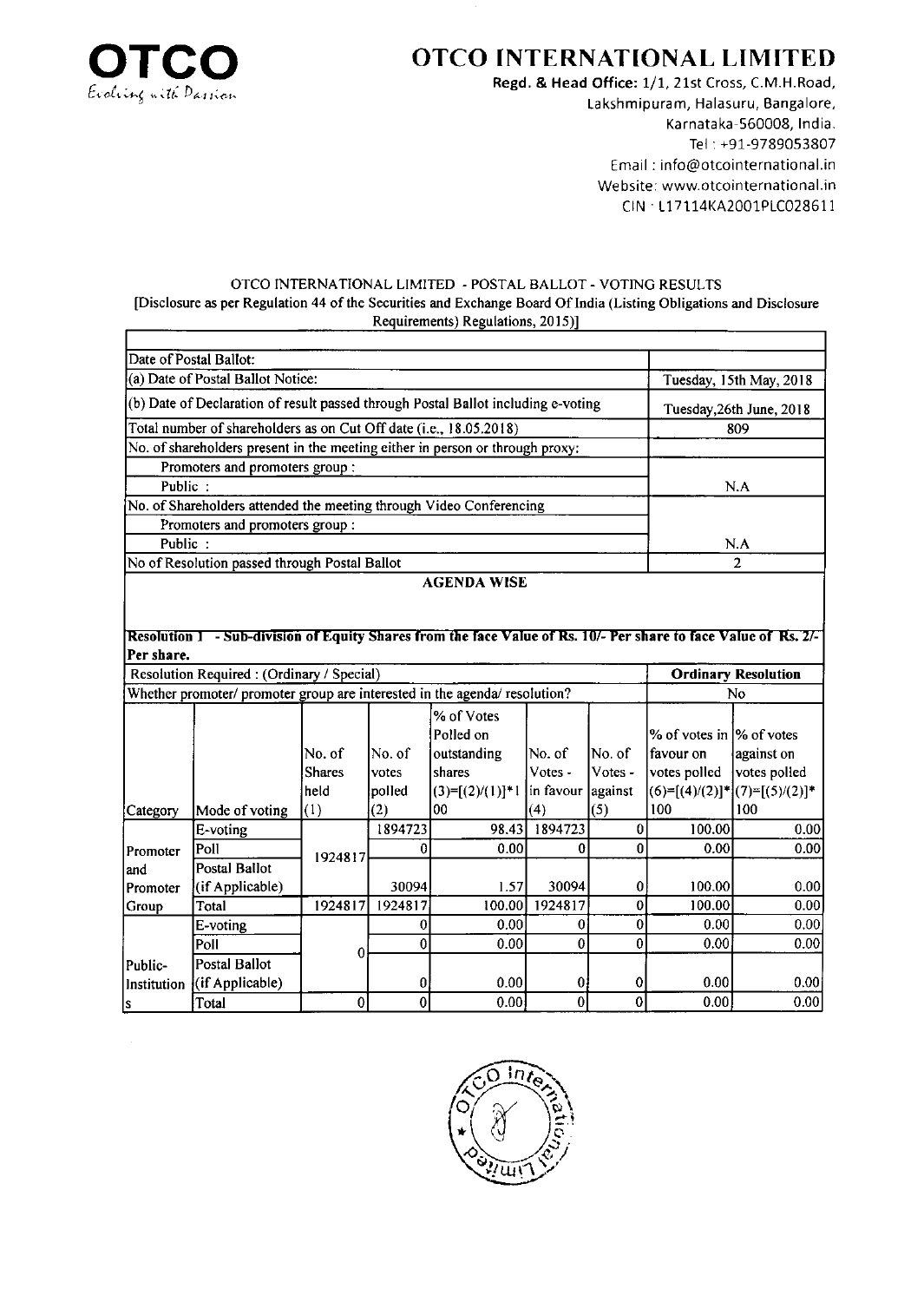

## **OTCO INTERNATIONAL LIMITED**

**Continuation Sheet....** 

٦

| E-voting |                                                     | 321817 | 48.11   | 321817                        |      | 100.001                  | 0.00<br>0.00                   |
|----------|-----------------------------------------------------|--------|---------|-------------------------------|------|--------------------------|--------------------------------|
| Poll     | 668807                                              |        |         |                               |      |                          |                                |
|          |                                                     | 612    | 0.09    | 612.00                        | 0.00 | 100.00                   | 0.00                           |
|          |                                                     |        | 48.20   |                               |      |                          | 0.0000                         |
|          |                                                     |        |         |                               |      |                          | 0.0000                         |
|          | Postal Ballot<br>$\int (if \, Applicable)$<br>Total | 668807 | 2593624 | 0.00<br>322429<br>$'$ 2247246 |      | 322429<br>86.64  2247246 | 0.001<br>100.0000)<br>100.0000 |

|                               | Resolution 2 - Alteration of Capital Clause of Memorandum of Association of the Company<br>Resolution required: (Ordinary/ Special) |                                 |                           |                                                                        |                                 |                              |                                                                                                 | <b>Ordinary Resolution</b> |
|-------------------------------|-------------------------------------------------------------------------------------------------------------------------------------|---------------------------------|---------------------------|------------------------------------------------------------------------|---------------------------------|------------------------------|-------------------------------------------------------------------------------------------------|----------------------------|
|                               | Whether promoter/ promoter group are interested in the agenda/ resolution?                                                          |                                 |                           |                                                                        |                                 |                              |                                                                                                 | No                         |
|                               |                                                                                                                                     | No. of<br><b>Shares</b><br>held | No. of<br>votes<br>polled | % of Votes<br>Polled on<br>outstanding<br>shares<br>$(3)=[(2)/(1)]$ *l | lNo. of<br>Votes -<br>in favour | No. of<br>Votes -<br>against | % of votes in  % of votes<br>favour on<br>votes polled<br>$(6)=[(4)/(2)]^{*}[(7)=[(5)/(2)]^{*}$ | against on<br>votes polled |
| Category                      | Mode of voting                                                                                                                      | (1)                             | (2)                       | 100                                                                    | (4)                             | (5)                          | 100                                                                                             | 100<br>0.00                |
|                               | E-voting                                                                                                                            |                                 | 1894723                   | 98.43                                                                  | 1894723                         | 0                            | 100.00                                                                                          | 0.00                       |
| Promoter                      | Poll                                                                                                                                |                                 | 0                         | 0.00                                                                   | 0                               | $\mathbf{0}$                 | 0.00                                                                                            |                            |
| land<br>Promoter              | Postal Ballot<br>(if Applicable)                                                                                                    | 1924817                         | 30094                     | 1.57                                                                   | 30094                           | $\mathbf 0$                  | 100.00                                                                                          | 0.00                       |
| Group                         | Total                                                                                                                               | 1924817                         | 1924817                   | 100.00                                                                 | 1924817                         | 0                            | 100.00                                                                                          | 0.00                       |
|                               | E-voting                                                                                                                            |                                 | 0                         | 0.00                                                                   | $\bf{0}$                        | $\bf{0}$                     | 0.00                                                                                            | 0.00                       |
| Public-<br>Institution        | Poll                                                                                                                                |                                 | $\bf{0}$                  | 0.00                                                                   | $\Omega$                        | $\Omega$                     | 0.00                                                                                            | 0.00                       |
|                               | Postal Ballot<br>(if Applicable)                                                                                                    | $\Omega$                        | 0                         | 0.00                                                                   | 0                               | 0 <br>$\bf{0}$               | 0.00<br>0.00                                                                                    | 0.00<br>0.00               |
|                               | Total                                                                                                                               | $\overline{0}$                  | $\Omega$                  | 0.00                                                                   | $\mathbf{0}$                    | $\Omega$                     | 100.00                                                                                          | 0.00                       |
| Public-<br>Non<br>Institution | E-voting                                                                                                                            |                                 | 321817                    | 48.11                                                                  | 321817                          | 0                            | 0.00                                                                                            | 0.00                       |
|                               | Poll                                                                                                                                | 668807                          | 0                         | 0.00                                                                   | 0                               |                              |                                                                                                 |                            |
|                               | Postal Ballot<br>(if Applicable)                                                                                                    |                                 | 612                       | 0.09                                                                   | 612.00                          | 0.00                         | 100.00                                                                                          | 0.00                       |
|                               | Total                                                                                                                               | 668807                          | 322429                    | 48.20                                                                  | 322429                          | 0                            | 100.0000                                                                                        | 0.0000                     |
| Total                         |                                                                                                                                     | 2593624                         | 2247246                   | 86.64                                                                  | 2247246                         | 0                            | 100.0000                                                                                        | 0.0000                     |

As per the Scrutinizer's Report on e-voting and Postal Ballot on item No.1 and Item No.2 of the Notice of postal Ballot, all resolutions were passed with requisite majority.

> r 5

ခ်

O)

 $\bullet$ 

For OTCO INTERNATIONAL LIMITED

Deepak humore Dash Deepak Kumar Dash Company Secretary and Compliance Officer 200118

**Imile**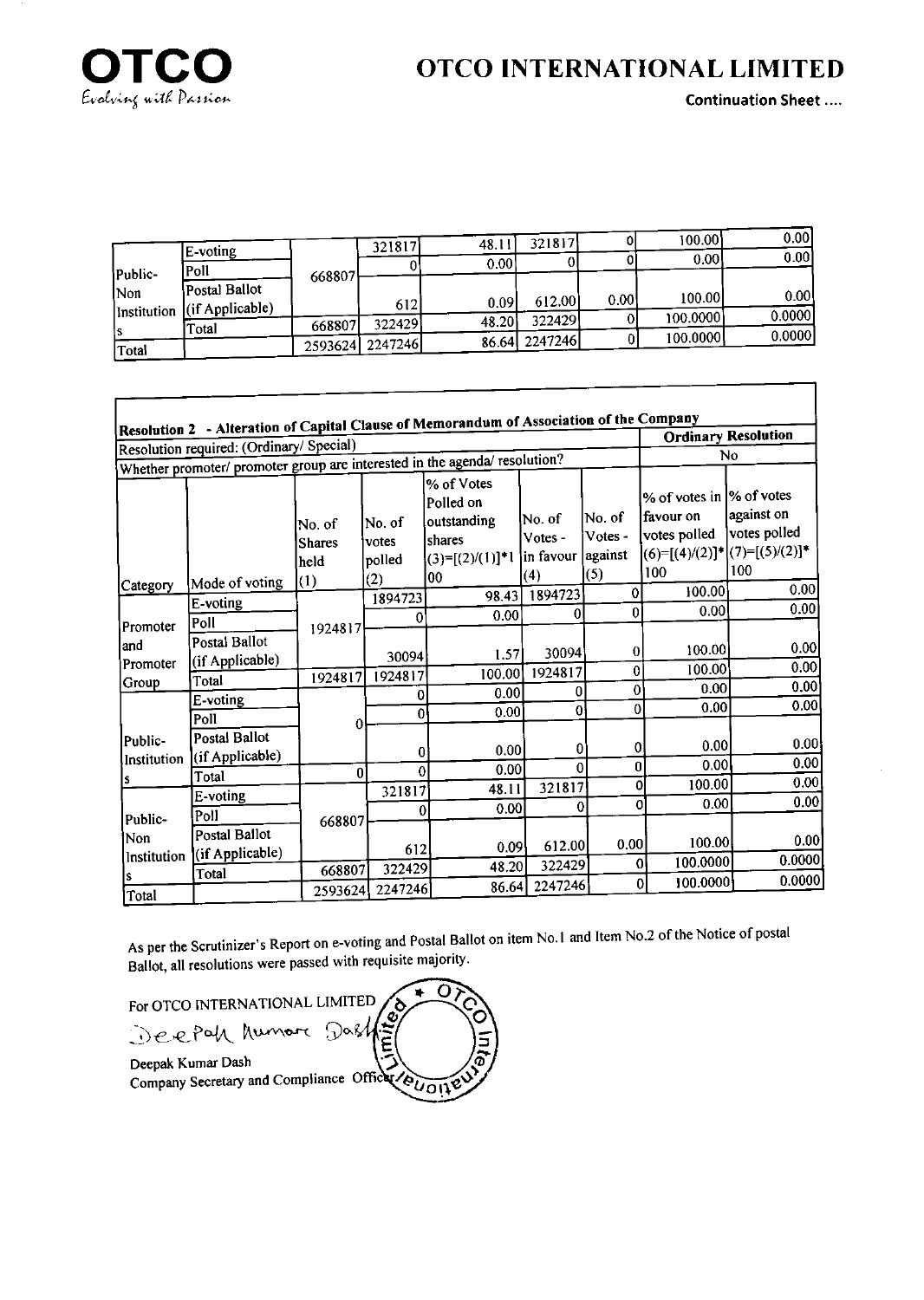

 $\pmb{\cdot}$ 

# Rajesh Agrawal & Associates

**Practicing Company Secretaries** 2nd Floor, Kwality Cables Building, 4th Main, Konena Agrahara, Behind Syndicate Bank, HAL Airport Road, Bengaluru - 560017 Tel.: 080-41102132 Cell: 8792451192 Email: csrajeshag@gmail.com

### **REPORT OF SCRUTINIZER**

[Pursuant to sections 108 and 110 of the Companies Act, 2013 and rule 20 and Rule 22 of the Companies (Management and Administration) Rules, 2014 and Regulation 44 of the (Listing Obligation and Disclosure Requirement) Regulation, 2015 as amended up to date)

To.

Date: 26.06.2018

The Chairman, OTCO INTERNATIONAL LIMITED  $1/1$ ,  $21<sup>st</sup>$  Cross, C.M.H Road. Lakshmipuram, Halasuru, Bangalore - 560008, Karnataka

Dear Sir,

### Sub: Passing of Resolutions through Postal Ballot

We, M/s. Rajesh Agrawal & Associates, Practicing Company Secretaries, having office at Room No.8, 3<sup>rd</sup> Floor, Sri Varu Towers, Green Glen Layout, Bellandur, Bangalore - 560103, appointed as Scrutinizer for the purpose of scrutinizing the Postal Ballot Voting Process (comprising of electronic mode and physical ballot papers) of **OTCO** International **Limited** (CIN: L17114KA2001PLC028611) under the provisions of Section 108 & 110 of the Companies Act, 2013 read with Rules 20 & 22 of the Companies (Management and Administration) Rules, 2014 together with the Companies (Management and Administration) Amendment Rules, 2015 and Regulation 44 of the SEBI (Listing Obligations and Disclosure Requirements) Regulations, 2015 on the below mentioned resolutions contained in the Postal Ballot dated 15<sup>th</sup> May, 2018 issued by company to all its members.

Our responsibility as a scrutinizer is to ensure that the e-voting process and Postal Ballot are conducted in a fair and transparent manner and render scrutinizer report of the total votes cast in favour or against if any, to the Chairman of the Company on the resolutions, based on the reports



Page 1 of 4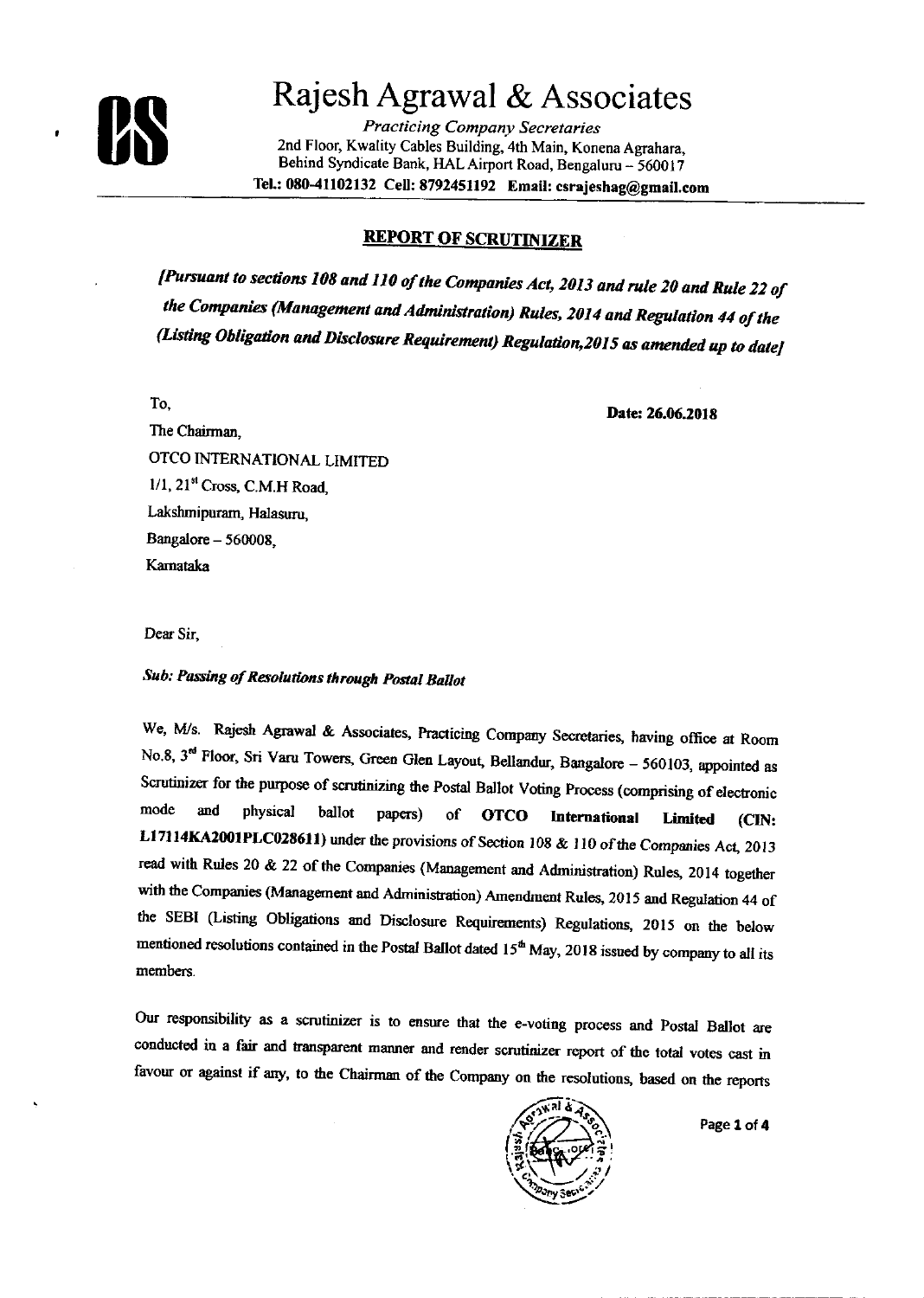generated from the remote voting and the Postal Ballot forms received from the members.

In this connection, we submit our report as under:

- l. The company had sent postal ballot forms along with notice pursuart to section ll0 of the Companies Act 2013, read with rules, to the members of company whose names appeared in the Register of Members or Register of beneficial owners maintained by the depository participant as on the Cutoff date, i.e., Friday, 18<sup>th</sup> May, 2018.
- 2. The notice was sent by the company in physical mode to 505 shareholders and through e-mail to 304 shareholders whose email id are registered with the company/Depository participant on  $18^{th}$  May, 2018.
- 3. The management of the company is responsible for the compliance with the requirements of the Companies Act 2013 and rules made there under, in the matter of voting on the business contained in the notice of postal ballot.
- 4. The Dispatch of Postal Ballot through Post/ email was completed on  $23<sup>rd</sup>$  May, 2018.
- 5. The postal ballot notice for postal ballot and e-voting dated  $15<sup>th</sup>$  May, 2018 contained the detailed procedure to be followed by the shareholders who were desirous of casting their votes electronically as provided in the Rule 20 of the Companies (Management and Administration) Rules 2014.
- 6. The above notice was also placed on the website of the company (www.otcointernational.in) forthwith after it was sent to the members.
- 7. As prescribed in the aforesaid Rules, the Conpaay had released advertisernents which were published in Financial Express (English Version), Bangalore Edition newspaper and Vartha Bharthi (Kannad version), Bangalore edition newspapers on  $25<sup>th</sup>$  May, 2018 and it carried the required information as specified in the said rules.
- 8. The e-voting process commenced on 9.00 a.m. on,  $26<sup>th</sup>$  May, 2018 and ended at 5.00 p.m. on  $24<sup>th</sup>$ June, 2018.
- 9. At the end of the voting period at 5.00 p.m. on  $24<sup>th</sup>$  June, 2018 the voting portal of the service provider was blocked forthwith. On  $24<sup>th</sup>$  June, 2018 (6.03 P.M.) the votes cast through e-voting facility were duly unblocked by us as scrutinizer in the presence of two witnesses who are not in the employment of the Company.
- 10. Total 20 Cfwenty) physical ballot forms were received from members. The physical ballot papers were scrutinized and all were found in order.
- 11. For the purpose of issuing report, we have considered the votes as under:



Page 2 of 4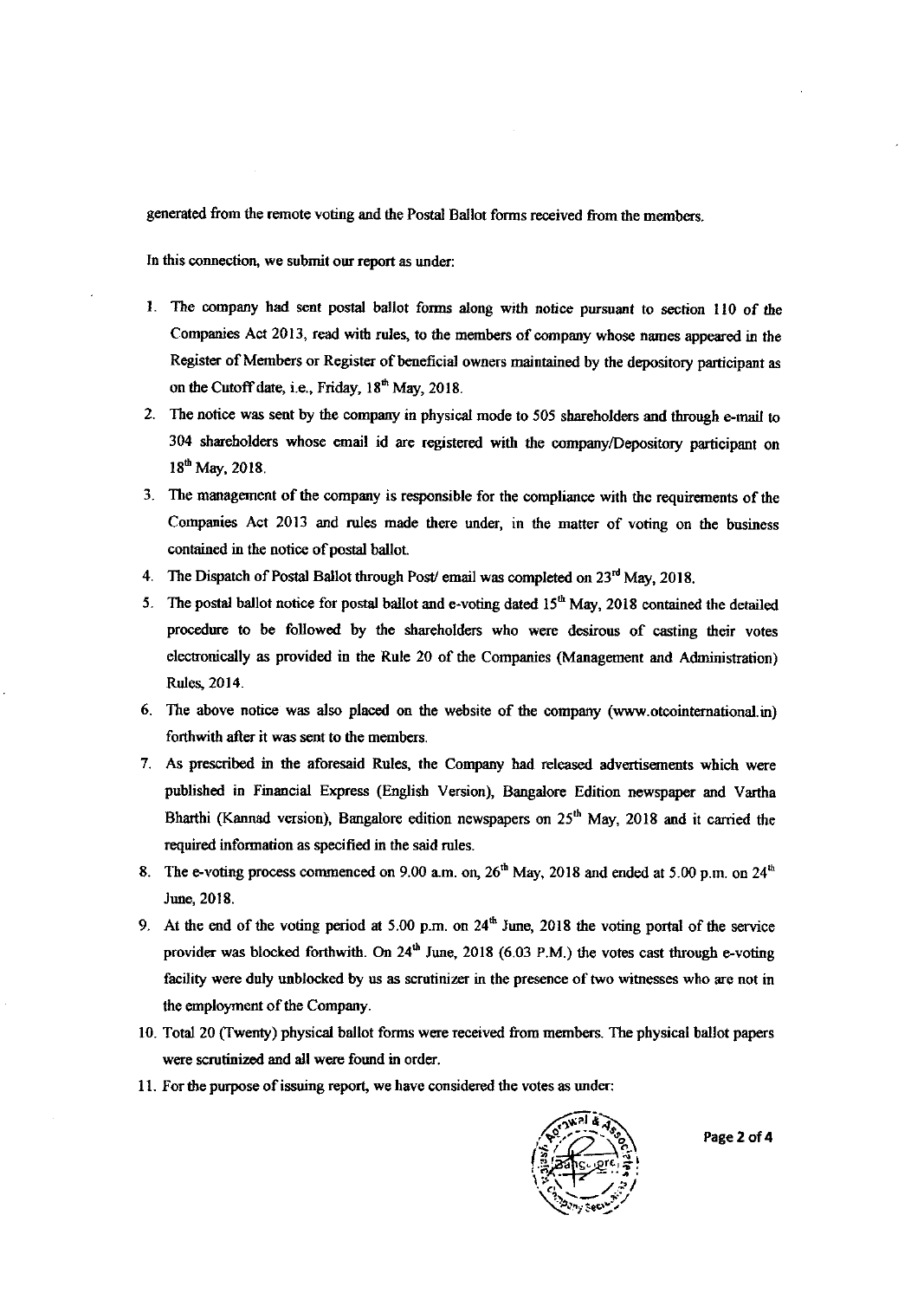- a. Postal ballot forms received up to close of working hours on  $24<sup>th</sup>$  June, 2018 (5.00 P.M.), the last date fixed by the company; and
- b. Votes cast up to 5:00 P.M. on  $24<sup>th</sup>$  June, 2018, the closing time and last date fixed by the
- company.<br>12. No postal ballots were received after 05.00 pm on 24<sup>th</sup> June, 2018, last time and dated fixed by the company.
- 13. Our responsibility as a scrutinizer is to scrutinize the physical ballot papers and e-voting process in a fair and transparent manner and prepare scrutinizer report based on the report generated from the voting system provided by the CDSL India.
- 14. No Shareholder has voted through E-Voting as well as Postal Ballot.
- 15. Consolidated result of voting through E-Voting and Postal Ballot are as under:

## Item No. 1: SUB-DIVISION OF EQUITY SHARES FROM THE FACE VALUE OF RS. 10/-PER SHARE TO FACE VALUE OF RS. 2/- PER SHARE:

 $\overline{1}$ 

| Particulars         | Number of<br>members voted | Number of votes cast | % of total number of<br>votes cast |
|---------------------|----------------------------|----------------------|------------------------------------|
| E-voting            |                            | 2216540              | 98.63                              |
| <b>Ballot Paper</b> | 20                         | 30706                | 1.37                               |
|                     |                            |                      |                                    |

(i) Voted in favor of the resolution:

(ii) Voted against the resolution:

| <b>Particulars</b>  | Number of<br>members voted | Number of votes cast | % of total number of<br>votes cast |
|---------------------|----------------------------|----------------------|------------------------------------|
| E-voting            |                            |                      |                                    |
| <b>Ballot Paper</b> |                            |                      |                                    |

Based on the above, the above Ordinary Resolution has been passed with Requisite Majority.



Page 3 of 4